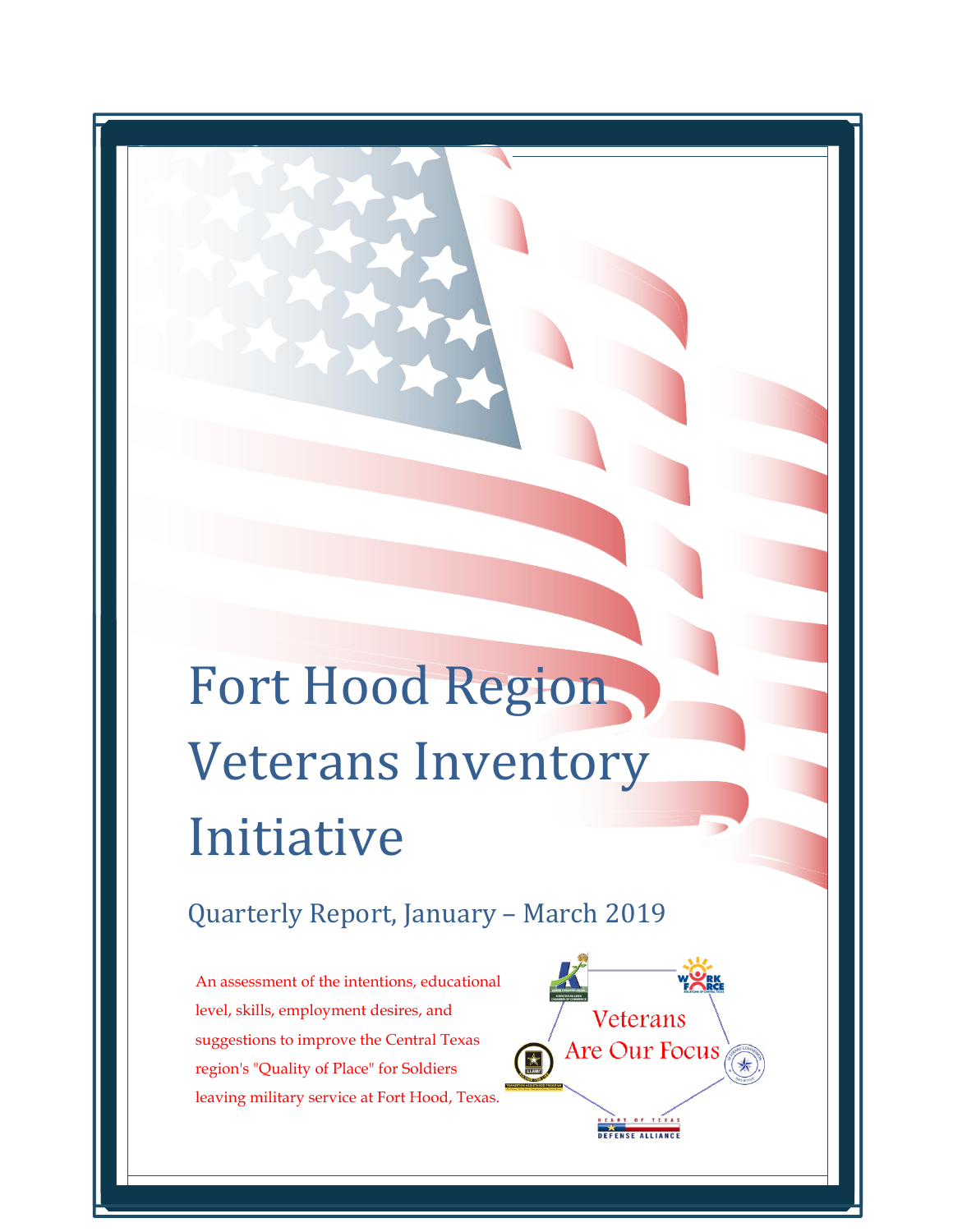

#### **Quarterly Report: 2nd Quarter, FY 2019**

(January – March 2019)

**A. BACKGROUND**: Operation Economic Transformation is the Greater Killeen Chamber of Commerce (GKCC) plan to identify, measure, and capitalize on new and emerging economic development opportunities present in the Central Texas region. In April 2006, the Greater Killeen Chamber of Commerce (GKCC) employed TIP Strategies, Inc. to conduct a study to identify, measure, and capitalize on the new and emerging economic development opportunities present in the Central Texas region. The results of their study were published in 2007.

One key recommendation from the study was to regularly administer a survey for veterans separating from military service at Fort Hood to capture insightful information regarding their skills and desired career fields post separation for all Soldiers and Spouses. In July 2006, the following parties entered into a Memorandum of Understanding (MOU) to routinely inventory the intentions, educational level, skills, and employment desires of separating Soldiers in order to improve the Fort Hood regional "Quality of Place":

- Fort Hood Soldier for Life-Transition Assistance Program (SFL-TAP)
- Workforce Solutions of Central Texas Board
- Workforce Solutions of Central Texas Service Centers
- Greater Killeen Chamber of Commerce
- Heart of Texas Defense Alliance
- Texas Veterans Commission

Data is collected via a voluntary ten-question survey administered during either the Soldier for Life - Transition Assistance Program (SFL-TAP) workshop or installation final clearance<sup>1</sup>. The purpose for the collection and analysis of this data is threefold:

1. Develop and retain the region's skilled and motivated military Veteran workforce;

2. Foster innovation and entrepreneurship; retain existing businesses, and attract new business to the region; and

3. Align the efforts of the participating agencies to enhance options for current and future/potential residents.

#### **B. DEMOGRAPHICS**

1. For the 2nd Quarter FY 2019 (Jan - Mar 2019), 333 Soldiers completing their military service responded to the survey with the demographics graphed below.

<sup>&</sup>lt;sup>1</sup> Retiring Soldiers may participate in TAP up to two years prior to their retirement date, while non-retiring Soldiers may participate up to one year in advance. Effective November 2012, all Soldiers separating from the military are required to attend the TAP seminar and will provide the opportunity for more Soldiers to participate in the optional Veterans Inventory Initiative survey.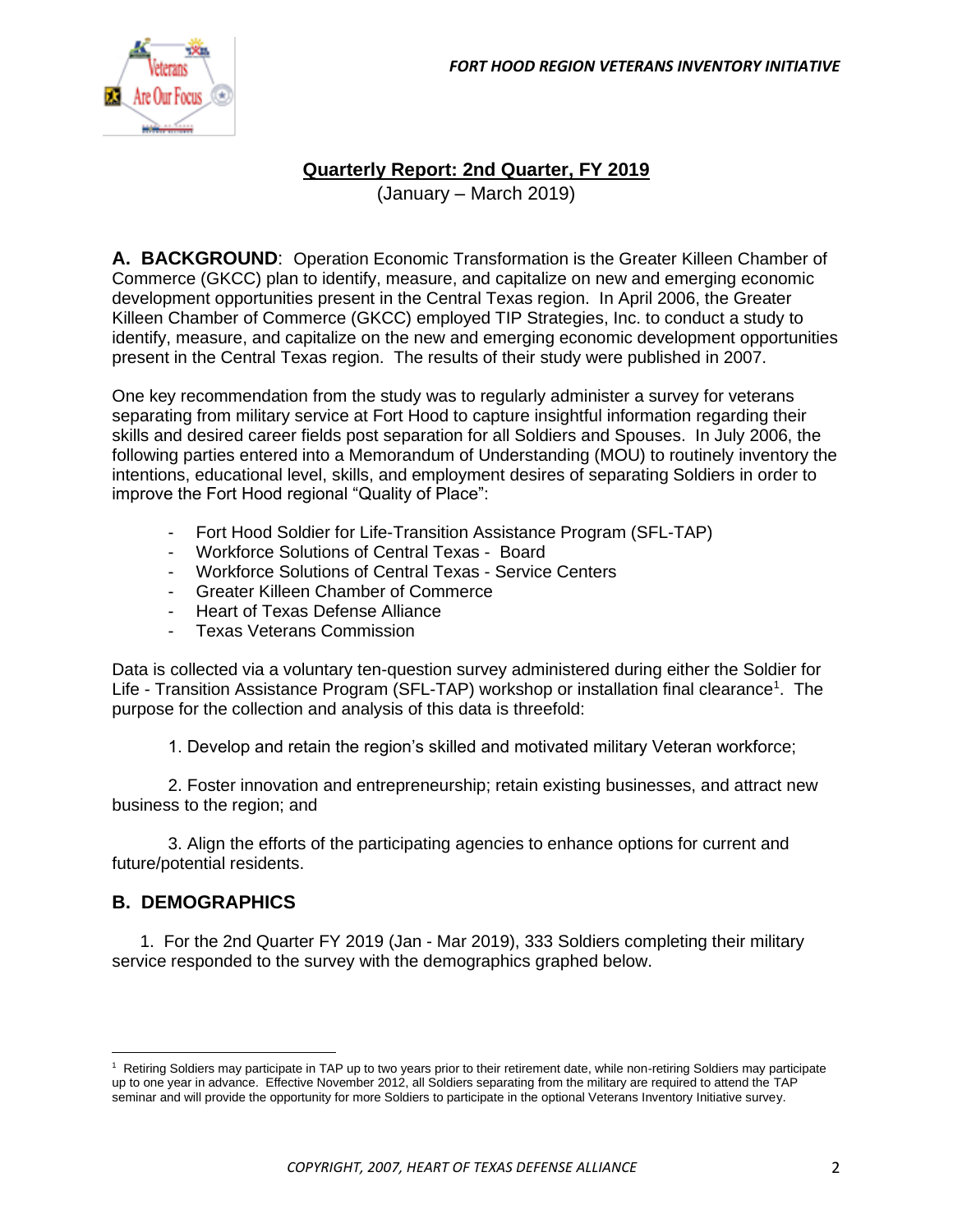

## **Demographic Distribution**



## **Percentage of Separations by Type**



|                 | Separation | Retirement |
|-----------------|------------|------------|
| ■ 2nd Qtr 17    | 71.5       | 28.5       |
| 3rd Qtr 17      | 76.9       | 23.1       |
| ■ 4th Qtr 17    | 79.9       | 20.1       |
| ■ 1st Qtr 18    | 84.4       | 15.6       |
| 2nd Qtr 18      | 71.7       | 28.3       |
| ■ 3rd Qtr 18    | 73.6       | 26.4       |
| 4th Qtr 18      | 73.9       | 26.1       |
| ■ 1st Qtr 19    | 73.4       | 26.6       |
| 2nd Qtr 19<br>П | 74.5       | 25.5       |

2. The Veterans Inventory Initiative has collected data on Soldiers separating from the service at Fort Hood since FY 2007 and reports have been based on responses from a total of 45,144 separating and retiring Soldiers completing the voluntary survey. Using a new survey implemented in 2014, the amount of those separating from the service during the timeframe of January 2017 to March 2019 has fluctuated between 71-85%, while the amount retiring has fluctuated between 20-29%.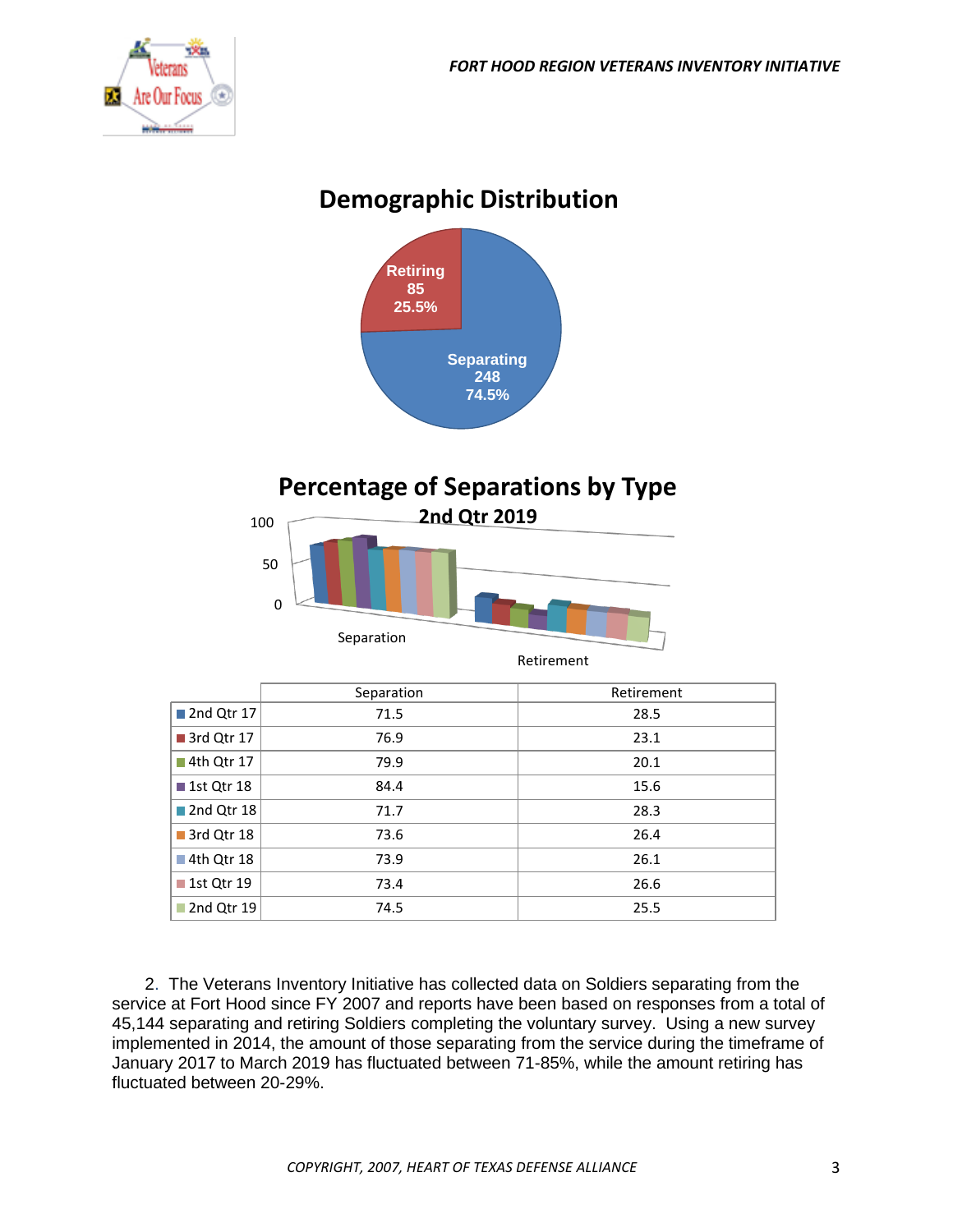

**C. INTENTIONS ON STAYING IN THE REGION**: The respondents were surveyed regarding their intentions on remaining in the region (within 30 miles of Fort Hood – generally equating to the Killeen-Temple-Fort Hood Metropolitan Statistical Area (MSA)) when their service ended. For this quarter, we received a total of 333 respondents in the following categories.

1. 46 of 333 respondents representing 13.8% are listed as undecided since they did not know at the time of the survey.

- 2. 93 of 333 respondents representing 28% indicated they intended to stay in the region.
- 3. 194 of 333 respondents representing 58.3% indicated they would not stay in the region.



#### **INTENTIONS TO STAY IN KTMPO MSA**

The survey also asks respondents that do not intend to remain in the MSA if a job available in the area would change their response.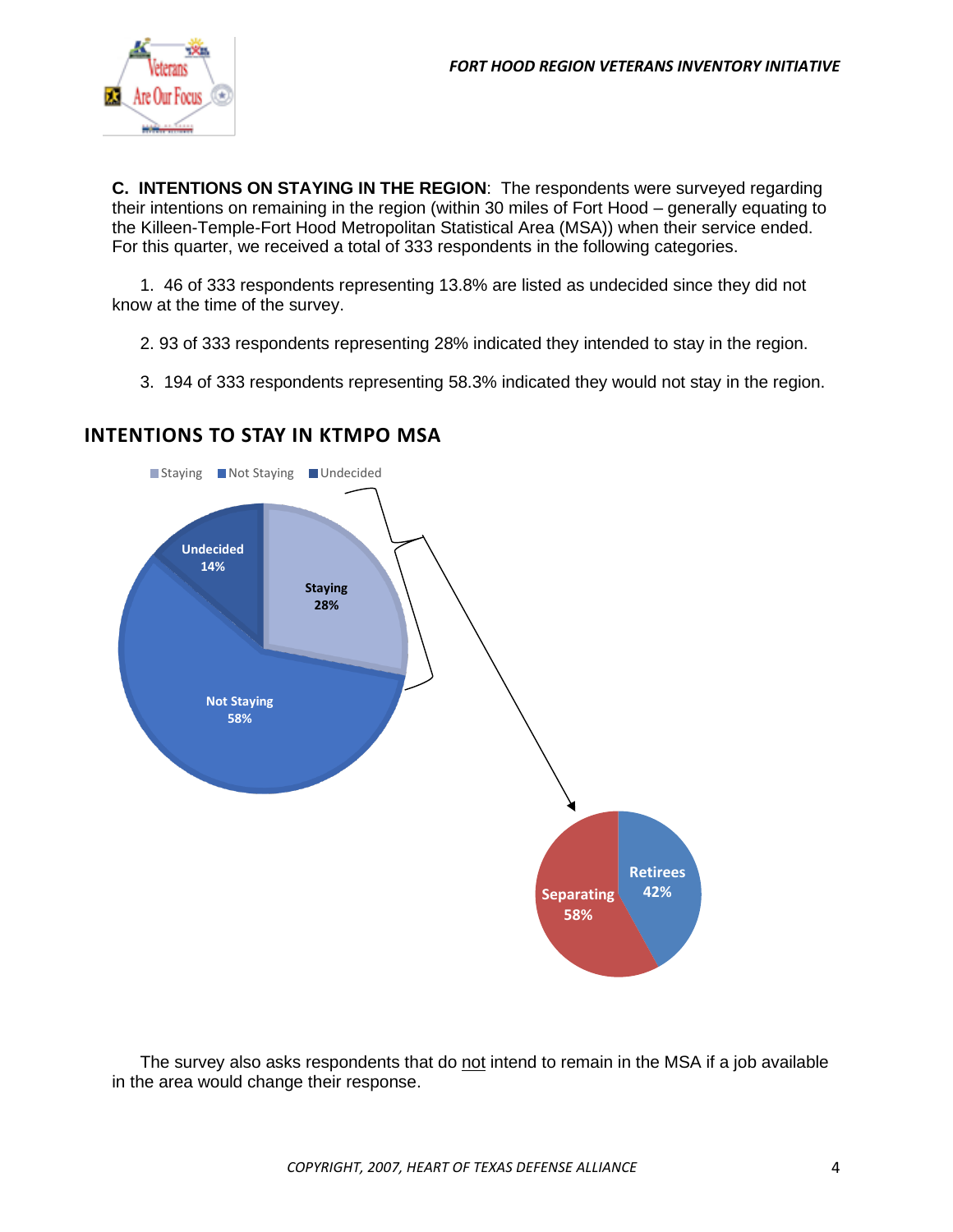

4. 87 of 239 respondents representing 36.4% indicated they would stay in the area if desirable employment were available. Of the total 333 respondents, 94 did not respond to this survey question.

5. The 28% (93 of 333) of those staying in the MSA represent two demographics of retiring and separating. The second graph above represents the percentages of those separating and those retiring since each group represent two different demographics potentially searching for jobs in the local area.

#### **D. DEMOGRAPHICS OF THOSE INTENDING TO STAY IN THE REGION**:

1. When analyzing data of Soldiers' intentions on remaining in the Killeen-Temple-Fort Hood MSA over the last three years, the graph below indicates that the percent of Soldiers intending to remain in the area consistently averaged between 22 and 34 percent within this time period. It is also important to note that the numbers, according to the Retired Army Personnel System, shows a continual increase in retirees remaining in the region throughout the past three years, and we will continue to monitor these results.



### **Percent Intending to Stay**

2. Military retirees residing in the MSA: While the Veterans Inventory Initiative only surveys the intent of Soldiers departing the service, we are able to more accurately track the disposition of the retiring population using data from the Retired Army Personnel System (RAPS), which is based on the actual retired Soldiers' zip code. According to RAPS, the cities of Killeen, Harker Heights, Temple, Belton, Nolanville, and Salado experienced retiree growth rates larger than the MSA overall growth of 67.9% for the period June 2009 to March 2019.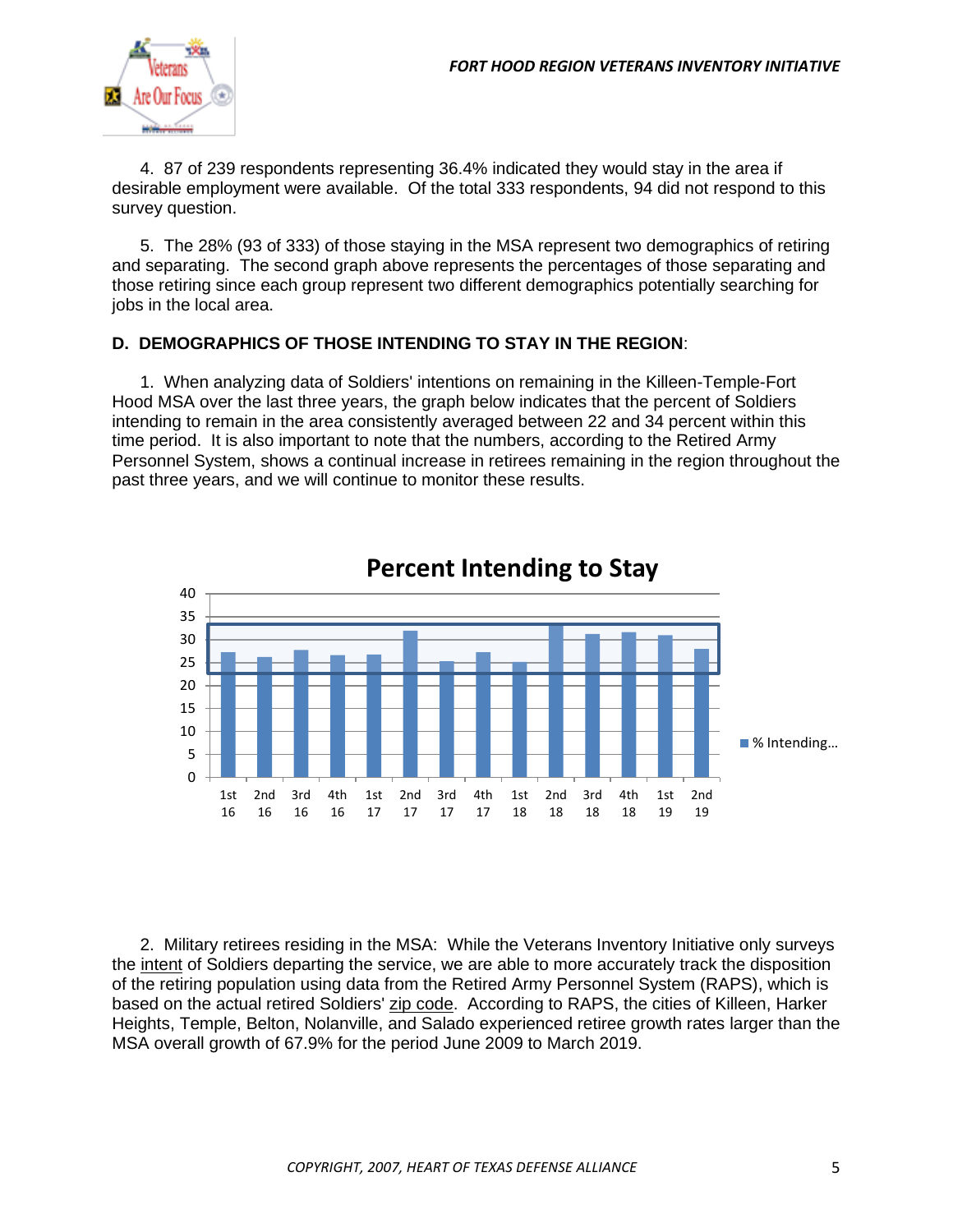

|                       | <b>JUNE</b><br>2009 | <b>MARCH</b><br>2019 | % GROWTH<br>2009 - 2018 |
|-----------------------|---------------------|----------------------|-------------------------|
| <b>KILLEEN</b>        | 8120                | 14,129               | $+74.0%$                |
| <b>COPPERAS COVE</b>  | 3,028               | 4,337                | $+43.2%$                |
| <b>HARKER HEIGHTS</b> | 1,843               | 3,352                | $+81.9%$                |
| <b>TEMPLE</b>         | 1,150               | 2,054                | +78.6%                  |
| <b>KEMPNER</b>        | 884                 | 1,303                | $+47.4%$                |
| <b>BELTON</b>         | 826                 | 1,485                | +79.8%                  |
| <b>LAMPASAS</b>       | 356                 | 496                  | $+39.3%$                |
| <b>GATESVILLE</b>     | 350                 | 555                  | +58.6%                  |
| <b>NOLANVILLE</b>     | 266                 | 513                  | $+92.9%$                |
| <b>SALADO</b>         | 206                 | 369                  | $+79.1%$                |
| <b>MSA</b>            | 17,029              | 28,593               | $+67.9%$                |

 3. In an economic impact study released in May 2016, Texas Comptroller Glenn Hegar reported that more than 287,000 retirees, survivors, and their families remained within traveling distance of Fort Hood. While this number usually continues to grow each quarter with 85-90% of all local retirees remaining in the region and many others moving into the region due to Quality of Life factors, this quarter the number was 42% of all retirees (39 out of 93) who completed the voluntary survey stated they planned to remain in the local area. Current estimates now show over 384,000 people are supported by Fort Hood locally and outside the MSA. Below are some key data points to provide additional insights into the growth rates locally:

a. Central Texas College and Texas A&M University - Central Texas have both been recognized as top military-friendly schools by the organization Viqtory which annually identifies those institutions nationwide that rank as top choices for Veterans and their families for being available to locally provide post-secondary education, Killeen Daily Herald, [http://kdhnews.com/news/education/central-texas-college-and-texas-a-m-university-central](http://kdhnews.com/news/education/central-texas-college-and-texas-a-m-university-central-texas/article_b6f4bd52-2f16-11e9-aa04-cfb03740ef38.html)[texas/article\\_b6f4bd52-2f16-11e9-aa04-cfb03740ef38.html,](http://kdhnews.com/news/education/central-texas-college-and-texas-a-m-university-central-texas/article_b6f4bd52-2f16-11e9-aa04-cfb03740ef38.html) February 2019.

b. According to the financial publication, SmartAsset, Temple ranked number 25 out of 190 as one of the top technology cities based on the following factors: the number of workers in the technology industry, the average salary, unemployment rate, and the cost of living for this area, [http://www.tdtnews.com/news/article\\_9c060f12-fd95-11e8-9aac-8f0f09da1e8a.html,](http://www.tdtnews.com/news/article_9c060f12-fd95-11e8-9aac-8f0f09da1e8a.html) December 2018.

c. According to Military Times, Killeen ranked 21 out of 234 medium-sized cities as "Best for Vets: Places to Live 2019. Three categories were used to compare all of the locations: 1) Veteran and military culture and services; 2) economic indicators; and 3) livability factors such as crime, health, school quality, and traffic,

[https://rebootcamp.militarytimes.com/transition/news/2018/09/10/best-for-vets-places-to-live-](https://rebootcamp.militarytimes.com/transition/news/2018/09/10/best-for-vets-places-to-live-2019/)[2019/,](https://rebootcamp.militarytimes.com/transition/news/2018/09/10/best-for-vets-places-to-live-2019/) September 2018.

d. Killeen ranked number #90 out of the top 125 metro areas to live based on the U.S. News and World Reports study, "125 Best Places to Live in the USA." The study compared 125 metro areas in the U.S. based on quality of life and the job markets of each area, as well as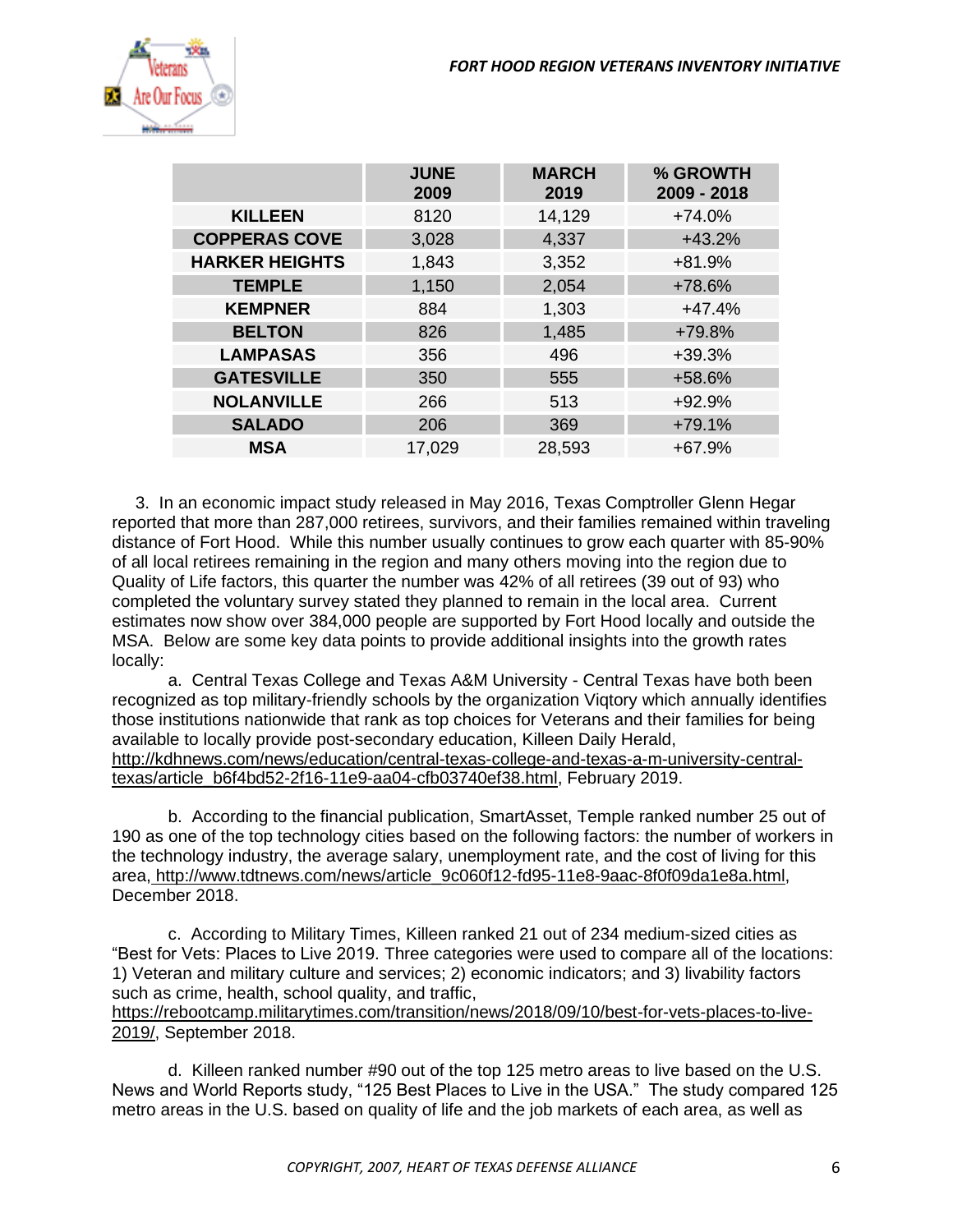

value and desire to live in the area, [https://killeenchamber.com/killeen\\_ranked\\_in\\_125\\_best\\_places\\_to\\_live\\_in\\_the\\_usa,](https://killeenchamber.com/killeen_ranked_in_125_best_places_to_live_in_the_usa) April 2018.

e. According to CNN Money, the Texas military town of Killeen has nearly closed the home ownership gap between black and white resident homeowners with only a 14.5% difference. This makes Killeen the lowest racial homeownership gap in the country, and the area supports integration that many of the larger cities lack,

[http://money.cnn.com/2018/04/17/news/economy/kileen-texas-](http://money.cnn.com/2018/04/17/news/economy/kileen-texas-homeownership/index.html?section=money_news_economy&utm_source=feedburner&utm_medium=feed&utm_campaign=Feed%3A+rss%2Fmoney_news_economy+%28CNNMoney%3A+Economy+News%29)

[homeownership/index.html?section=money\\_news\\_economy&utm\\_source=feedburner&utm\\_me](http://money.cnn.com/2018/04/17/news/economy/kileen-texas-homeownership/index.html?section=money_news_economy&utm_source=feedburner&utm_medium=feed&utm_campaign=Feed%3A+rss%2Fmoney_news_economy+%28CNNMoney%3A+Economy+News%29) [dium=feed&utm\\_campaign=Feed%3A+rss%2Fmoney\\_news\\_economy+%28CNNMoney%3A+E](http://money.cnn.com/2018/04/17/news/economy/kileen-texas-homeownership/index.html?section=money_news_economy&utm_source=feedburner&utm_medium=feed&utm_campaign=Feed%3A+rss%2Fmoney_news_economy+%28CNNMoney%3A+Economy+News%29) [conomy+News%29,](http://money.cnn.com/2018/04/17/news/economy/kileen-texas-homeownership/index.html?section=money_news_economy&utm_source=feedburner&utm_medium=feed&utm_campaign=Feed%3A+rss%2Fmoney_news_economy+%28CNNMoney%3A+Economy+News%29) April 2018.

f. According to the Texas Association of Realtors, Bell County ranked eighth out of ten for the total number of residents coming from out of state. According to the U.S. Census Bureau, this is the fourth straight year for an increase in residents moving to Texas from out of state, [http://kdhnews.com/news/local/report-bell-county-among-top-destinations-for-new-texas](http://kdhnews.com/news/local/report-bell-county-among-top-destinations-for-new-texas-residents/article_7d7b52b2-0fa9-11e8-823c-67e0a141d1d4.html)[residents/article\\_7d7b52b2-0fa9-11e8-823c-67e0a141d1d4.html,](http://kdhnews.com/news/local/report-bell-county-among-top-destinations-for-new-texas-residents/article_7d7b52b2-0fa9-11e8-823c-67e0a141d1d4.html) February 2018.

g. Bell County was awarded a \$3.1M grant from the state's Defense Economic Adjustment Assistance Grant (DEAAG) program for security improvements at the Robert Gray Army Airfield and the Killeen-Fort Hood Regional Airport, [http://kdhnews.com/news/local/bell](http://kdhnews.com/news/local/bell-county-awarded-million-for-airfield-security/article_99a030c2-e086-11e7-8eb1-f7511932809f.html)[county-awarded-million-for-airfield-security/article\\_99a030c2-e086-11e7-8eb1](http://kdhnews.com/news/local/bell-county-awarded-million-for-airfield-security/article_99a030c2-e086-11e7-8eb1-f7511932809f.html) [f7511932809f.html,](http://kdhnews.com/news/local/bell-county-awarded-million-for-airfield-security/article_99a030c2-e086-11e7-8eb1-f7511932809f.html) December 2017.

h. In January 2017, the Killeen unemployment rate was 4.5% compared with the Texas and national unemployment rate of 4.8%, [http://www.deptofnumbers.com/unemployment/texas/killeen/,](http://www.deptofnumbers.com/unemployment/texas/killeen/) June 2017.

i. Killeen ranked 7 out of 10 in the Value Index according to the U.S. News and World Report Best Places to Live study. Killeen's cost of living is lower than the national average of other large Texas metro areas with median home values and median monthly rental expenses. Because of this, Killeen residents are able to stretch their dollar further than residents of other major metro areas, and have easy access to the larger more expensive areas like Dallas-Fort Worth, Austin, and Houston, [https://realestate.usnews.com/places/texas/killeen,](https://realestate.usnews.com/places/texas/killeen) February 2017.

j. The Texas Transportation Commission approved the designation of 25 miles of US highway 190 in Bell County as a section of the new Interstate 14 which is part of the Interstate Highway System, and part of the new national Fort-to-Port strategic transportation system linking military facilities to deployment seaports, [http://www.gulfcoaststrategichighway.org/,](http://www.gulfcoaststrategichighway.org/) January 2017.

k. The American Defense Communities (ADC) designated Fort Hood as one of the eight "Great American Defense Communities" across the United States for providing continuous support to its service members and their military families, [http://www.hrmffa.org/images/Hampton-Roads-VA-GADC-2017-press-release.pdf,](http://www.hrmffa.org/images/Hampton-Roads-VA-GADC-2017-press-release.pdf) January 2017.

4. In addition to these indicators of economic stability for the Killeen-Temple-Fort Hood MSA, the Texas Comptroller also stated in the 2018 economic report that Fort Hood's economic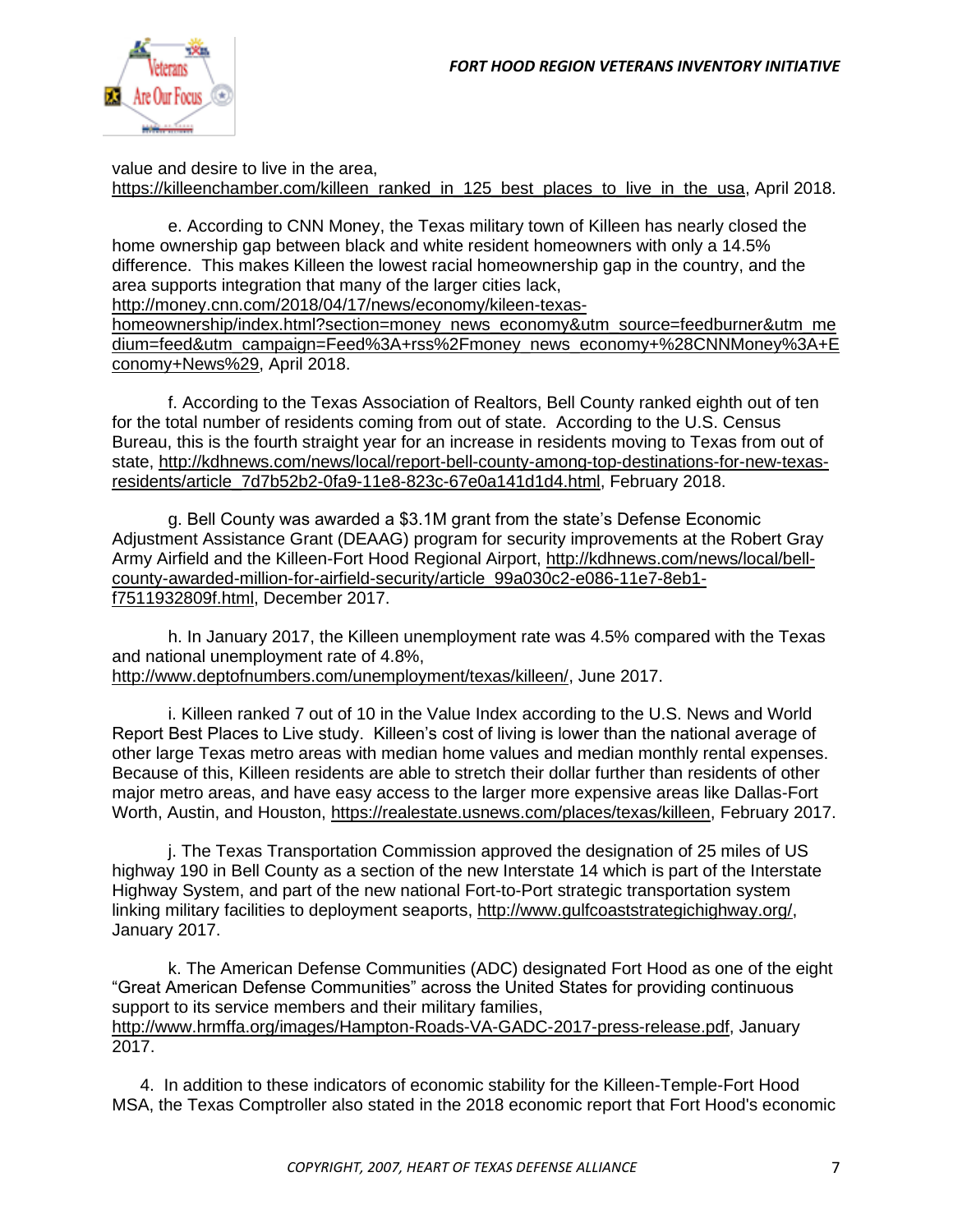

impact was \$24.6 billion statewide. Comptroller Glenn Hegar stated "Fort Hood is an economic engine that helps growth in Texas." The report states that Fort Hood is responsible for 55,261 direct jobs and also indirectly responsible for 150,155 jobs throughout Texas.

**E. MILITARY OCCUPATIONAL SPECIALITIES**: Departing Soldiers represented 94 different Military Occupational Specialties (MOS). However, 91.2% (306 of 333 answered the question) can be grouped into five general areas: Combat Arms, Logistics/Transportation, Maintainers/Repairers, Medical, and Information Technology/Communications. The sixth area shown on the following chart, Other, is comprised of the remaining 38 Soldiers leaving the service with an MOS not covered in the five areas above.



#### **COMBAT ARMS**

1. Traditionally, Combat Arms is the largest group and remains the largest group this quarter. Most, if not all, will be combat veterans of the Iraq/Afghanistan campaigns, which have a distinctive small-unit focus by their nature. Therefore, in addition to the skills listed below, these Soldiers would likely have extensive leadership and staff planning skills (soft skills) that would be a tremendous asset to any organization.

2. Soldiers in combat arms comprise 33.7% (103/306) of the separating population.

| Infantry $(42)$ | Member or leader who individually employs small arms/heavy                                                                                                                                          |
|-----------------|-----------------------------------------------------------------------------------------------------------------------------------------------------------------------------------------------------|
|                 | anti-armor weapons in support of combat operations.                                                                                                                                                 |
| Engineer $(24)$ | Of the 35 Soldiers, 26 are combat engineers and are directly<br>engaged in providing mobility, counter-mobility and survivability<br>support to combat forces. Operates, directs and assists in the |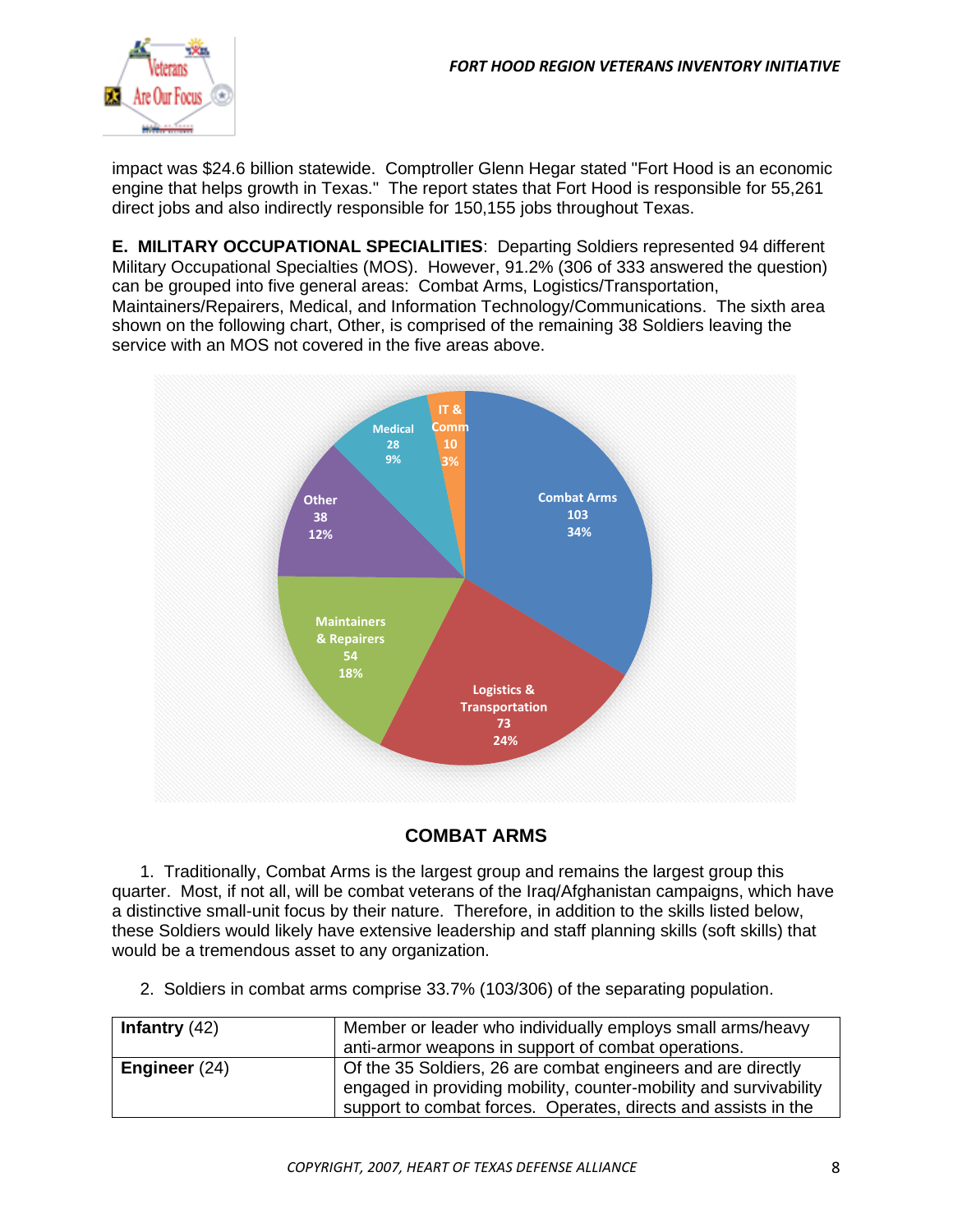

|                           | operation of various light and heavy engineer wheeled and<br>tracked vehicles. Directs construction of shelters and assembly<br>of military fixed bridges. Another 8 have engineer MOS<br>specialties of bridge construction, horizontal construction<br>engineer, and firefighter. |
|---------------------------|-------------------------------------------------------------------------------------------------------------------------------------------------------------------------------------------------------------------------------------------------------------------------------------|
| Armor $(21)$              | Member or leader who employs main battle tanks or cavalry<br>fighting vehicles in combat operations and performs<br>reconnaissance and security.                                                                                                                                    |
| Field Artillery (14)      | Operate or supervise high technology cannon artillery weapons,<br>automated tactical data systems, intelligence activities, target<br>processing, radar operations, artillery surveying operations, or<br>meteorological observation.                                               |
| Air Defense Artillery (2) | Operate command/control/communications/computer<br>information systems or the lightweight, highly mobile Avenger or<br>medium weight Patriot Air Defense Missile systems.                                                                                                           |

#### **LOGISTICS AND TRANSPORTATION**

3. Soldiers serving in the logistics and transportation fields comprise 23.9% (73/306) of the separating population. The top four categories are shown below.

| <b>Motor Transport</b><br>Operator (24)        | Supervises and operates wheel vehicles to transport personnel<br>and cargo. Oversees and checks proper loading and unloading of<br>cargo on vehicles and trailers.           |
|------------------------------------------------|------------------------------------------------------------------------------------------------------------------------------------------------------------------------------|
| <b>Automated Logistical</b><br>Specialists (9) | Supervise and perform management or stock record/warehouse<br>functions pertaining to receipt, storage, distribution and issue, and<br>maintain equipment records and parts. |
| <b>Petroleum Supply</b><br>Specialists (8)     | Supervise the receipt, storage, accountability, and cares for<br>dispensing, issuing and shipping bulk or packaged petroleum, oils,<br>and lubricants.                       |
| <b>Food Service</b><br>Specialists (7)         | Supervise or prepares, cooks and serves food in field or garrison<br>food service operations.                                                                                |

#### **MAINTAINERS/ REPAIRERS**

4. Soldiers that work in the field of maintenance and repair comprise 17.6% (54/306) of the separating population. The top four categories are shown below.

| <b>Aviation repairers (14)</b> | 4 different enlisted specialties (less pilots and air traffic controllers) |
|--------------------------------|----------------------------------------------------------------------------|
|                                | ranging from aircraft structural repairers to airframe-specific            |
|                                | armament/electrical/avionics system repairers.                             |
| Special purpose (14)           | 8 different low-density fields that require a degree of technical skills   |
|                                | that would support the repair and maintenance of Army vehicles             |
|                                | and equipment. These skills include metal workers (welders),               |
|                                | machinists, small arms and fire control repair, power generation,          |
|                                | computer/detection systems, radar, avionic communication                   |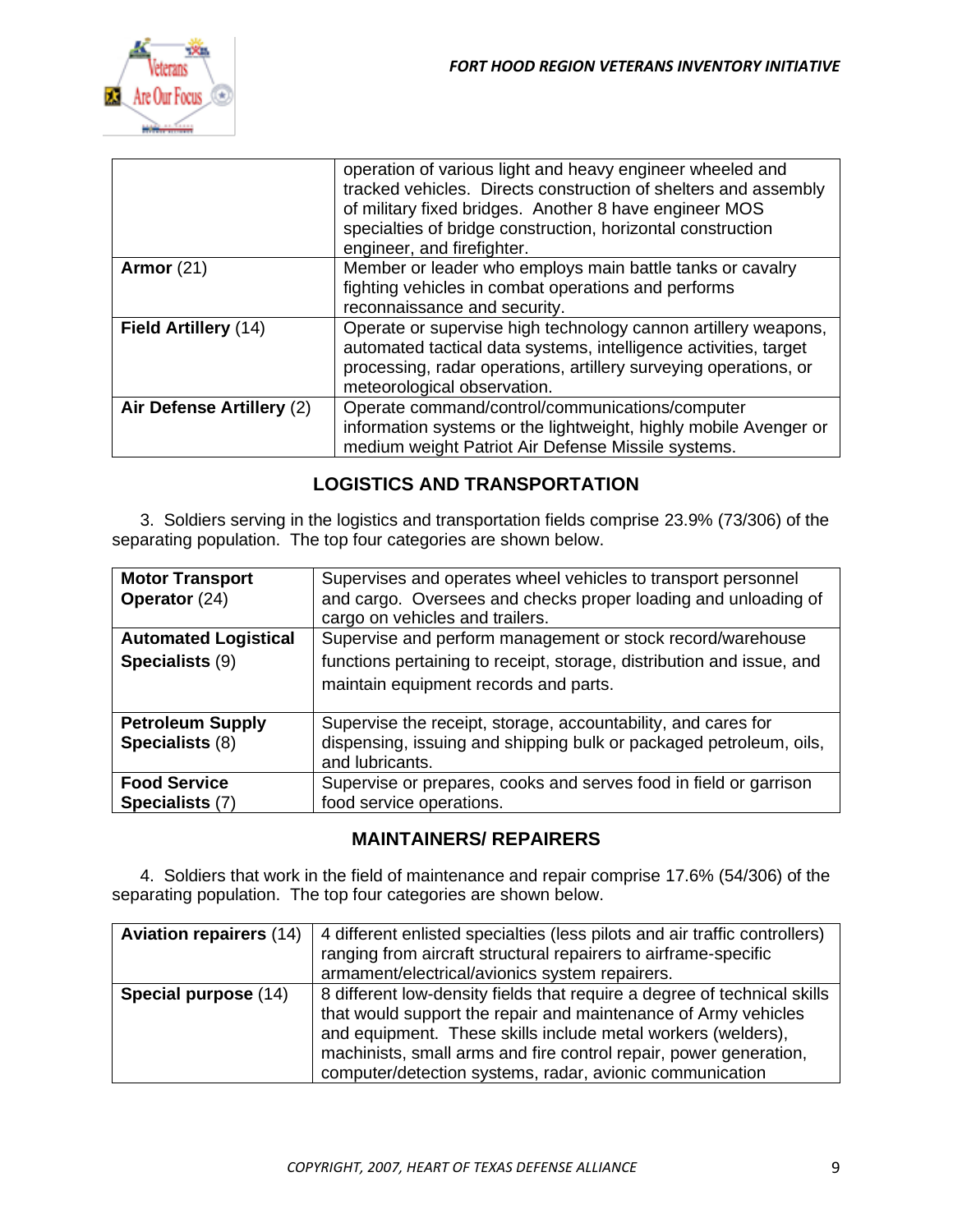

|                                          | equipment, and special purpose equipment (such as HVAC and<br>refrigeration systems).                                                                                                                                                                                                                                            |
|------------------------------------------|----------------------------------------------------------------------------------------------------------------------------------------------------------------------------------------------------------------------------------------------------------------------------------------------------------------------------------|
| <b>Wheeled Vehicle</b><br>Mechanics (11) | Supervise and perform unit, direct support and general support<br>level maintenance and recovery operations on light and heavy<br>wheeled vehicles, their associated trailers and material handling<br>equipment.                                                                                                                |
| <b>Tracked Vehicle</b><br>Mechanics (8)  | Perform or supervise unit maintenance, diagnose, and troubleshoot<br>malfunctions on gas turbine and diesel power plants; the<br>suspension, steering, hydraulics, auxiliary power units, and the<br>armament/fire control systems on tracked vehicles including the M1<br>Abrams main battle tank and Bradley Fighting Vehicle. |

#### **INFORMATION TECHNOLOGY AND COMMUNICATIONS**

5. The information technology and communications field make up 3.3% (10/306) of the separating population. The top five categories are shown below.

| <b>Information</b>            | Supervise, install, operate and perform unit level maintenance on    |
|-------------------------------|----------------------------------------------------------------------|
| <b>Technology Specialist</b>  | multi-functional/multi-user information processing systems,          |
| (3)                           | peripheral equipment, and associated devices. Perform analyst        |
|                               | and information assurance functions and conducts data system         |
|                               | studies. Perform Information Services Support Office (ISSO) duties   |
|                               | of printing, publications, records management and Communication      |
|                               | Security (COMSEC) custodian functions and certification authority    |
|                               | duties in support of the Defense Message System (DMS).               |
| <b>Signal Support</b>         | Supervise, install, employ, maintain, troubleshoot and assist users  |
| <b>Systems Specialist (2)</b> | with battlefield signal support systems, terminal devices, satellite |
|                               | communications equipment and automated telecommunications            |
|                               | computer systems, to include local area networks, wide area          |
|                               | networks and routers. Integrate signal systems and networks;         |
|                               | performs unit level maintenance on authorized signal equipment       |
|                               | and associated electronic devices; train and provide technical       |
|                               | assistance to users of signal equipment.                             |
| <b>Cable Systems</b>          | Cable Systems Installer-Maintainers are primarily responsible for    |
| Installer-Maintainer (1)      | installing, operating and performing maintenance on cable and wire   |
|                               | communications systems, communication security devices and           |
|                               | associated equipment.                                                |
| <b>Multichannel</b>           | Supervise, install, operate and perform unit level maintenance on    |
| <b>Transmission System</b>    | multi-channel line-of-site and tropospheric scatter communications   |
| <b>Operator-Maintainer</b>    | systems, communications security (COMSEC) devices, and               |
| (1)                           | associated equipment.                                                |
| <b>Satellite</b>              | Satellite Communication Systems Operator-Maintainers are             |
| <b>Communication</b>          | responsible for making sure that the lines of communication are      |
| <b>Systems Operator-</b>      | always up and running. They install, operate, maintain and repair    |
| Maintainer (1)                | strategic and tactical multichannel satellite communications.        |

#### **MEDICAL**

6. Personnel in the medical field make up 9.2% (28/306) of the separating population.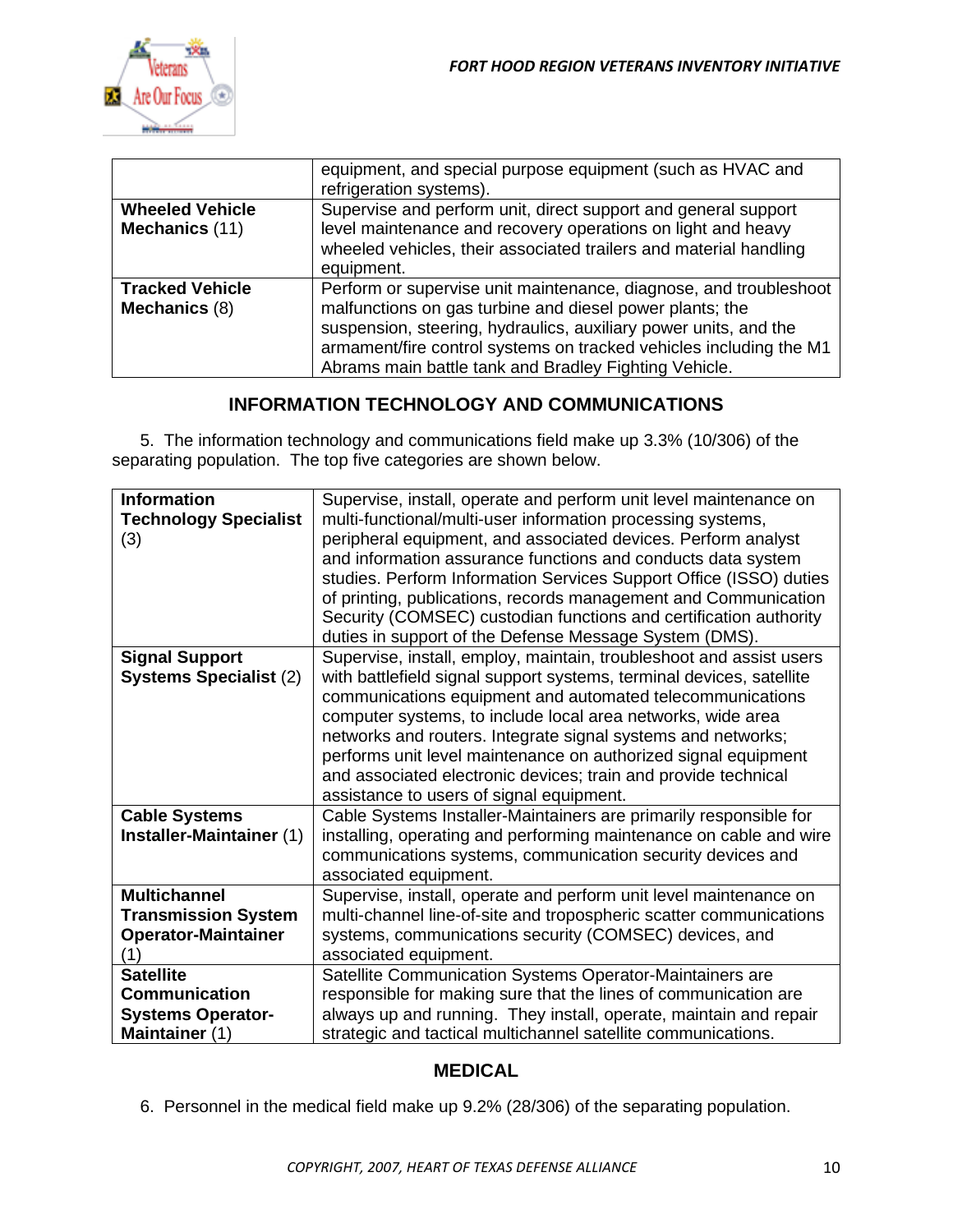

| <b>Health Care Specialist</b><br>(11) | Provide emergency medical treatment, limited primary care, and<br>force health protection, evacuation in a variety of operational and<br>clinical settings from point of injury or illness through the continuum<br>of military health care under the supervision of a physician, nurse<br>or physician's assistant. As a field combat medic, provides<br>emergency medical care/treatment at point of wounding on the<br>battlefield or to battle and non-battle casualties during wartime. |
|---------------------------------------|----------------------------------------------------------------------------------------------------------------------------------------------------------------------------------------------------------------------------------------------------------------------------------------------------------------------------------------------------------------------------------------------------------------------------------------------------------------------------------------------|
| <b>Other (17)</b>                     | 3 Physician Assistants, and 14 other Soldiers with various medical<br>specialty MOSs.                                                                                                                                                                                                                                                                                                                                                                                                        |

#### **F. DESIRED POST- MILITARY SERVICE EMPLOYMENT:**

Respondents are asked to indicate the type (or types) of post-military employment they desire. If married, they can indicate their spouse's employment preferences as well. In order to standardize input for ease of analysis, the survey provides 14 broad categories conforming to industry categories found in the North American Industrial Classification System (NAICS). The choice "other" is offered when a specific desired category is not provided. Because this survey is voluntary and can be taken up to a year before the date of separation during the Soldier for Life-Transition Assistance Program, it may be very possible that at the time of the survey, the majority just did not know what area of employment he/she would prefer. For this 2nd Quarter report, of those who did respond to this question (105 Soldiers and 171 spouses), the top five desired categories of post-military service employment were<sup>2</sup>:

1. Soldiers Separating:

#### **SOLDIER SPOUSE**

| 1. Administrative/Office:    | 19 | 1. Administrative/Office: | 103 |
|------------------------------|----|---------------------------|-----|
| 2. Medical/Health Field:     | 18 | 2. Medical/Health Field:  | 25  |
| 3. Law Enforcement/Security: | 12 | 3. Other:                 | 12. |
| 4. Other:                    | 12 | 4. Education/Teaching:    | 8   |
| 5. Transportation/Warehouse: | 9  | 5. Management/Business:   | 4   |
|                              |    | Transportation/Warehouse  |     |

| 1. Administrative/Office:   | 103 |
|-----------------------------|-----|
| 2. Medical/Health Field:    | 25  |
| 3. Other:                   | 12  |
| 4. Education/Teaching:      | 8   |
| 5. Management/Business:     |     |
| Transportation/Warehouse    |     |
| <b>Hospitality Industry</b> |     |

The anomalies in Military Occupational Specialty (MOS) data may have been carried over to the types of post-service employment desired. Law Enforcement/Security has always ranked as one of the top five desired career choices for post-service employment, which continues to be the case this quarter and is most likely attributed to the larger number of Soldiers responding to the survey who were separating with a Combat Arms MOS. Since October 2007, the top desired careers for spouses have usually included Management/Business,

<sup>&</sup>lt;sup>2</sup>Employers desiring to hire Fort Hood veterans should contact Fort Hood Soldier for Life -Transition Assistance Program (formerly known as ACAP) directly through the TAP Director of Marketing, Mr Robert Schumacher: at (254)288-0827; [Robert.c.schumacher.civ@mail.mil;](mailto:Robert.c.schumacher.civ@mail.mil) or by posting their opportunity and company website URL on the TAP website [\(www.acap.army.mil\)](http://www.acap.army.mil/). Mr Schumacher can coordinate employer participation in a host of TAP transition events, as well as assist with highly specialized targeted hiring initiatives. Employers may place a job posting via "Work in Texas" (www.workintexas.com) - a statewide, internet-based job-matching system through Workforce Solutions of Central Texas (WFSCT) (254) 200-2020. The Texas Veterans Services (TVC) staff work closely with the Central Texas Workforce Business Services including job development, direct referrals, and military skills-civilian occupations matching. Contact Adam Jones, TVC Supervisor, (254) 200-2038.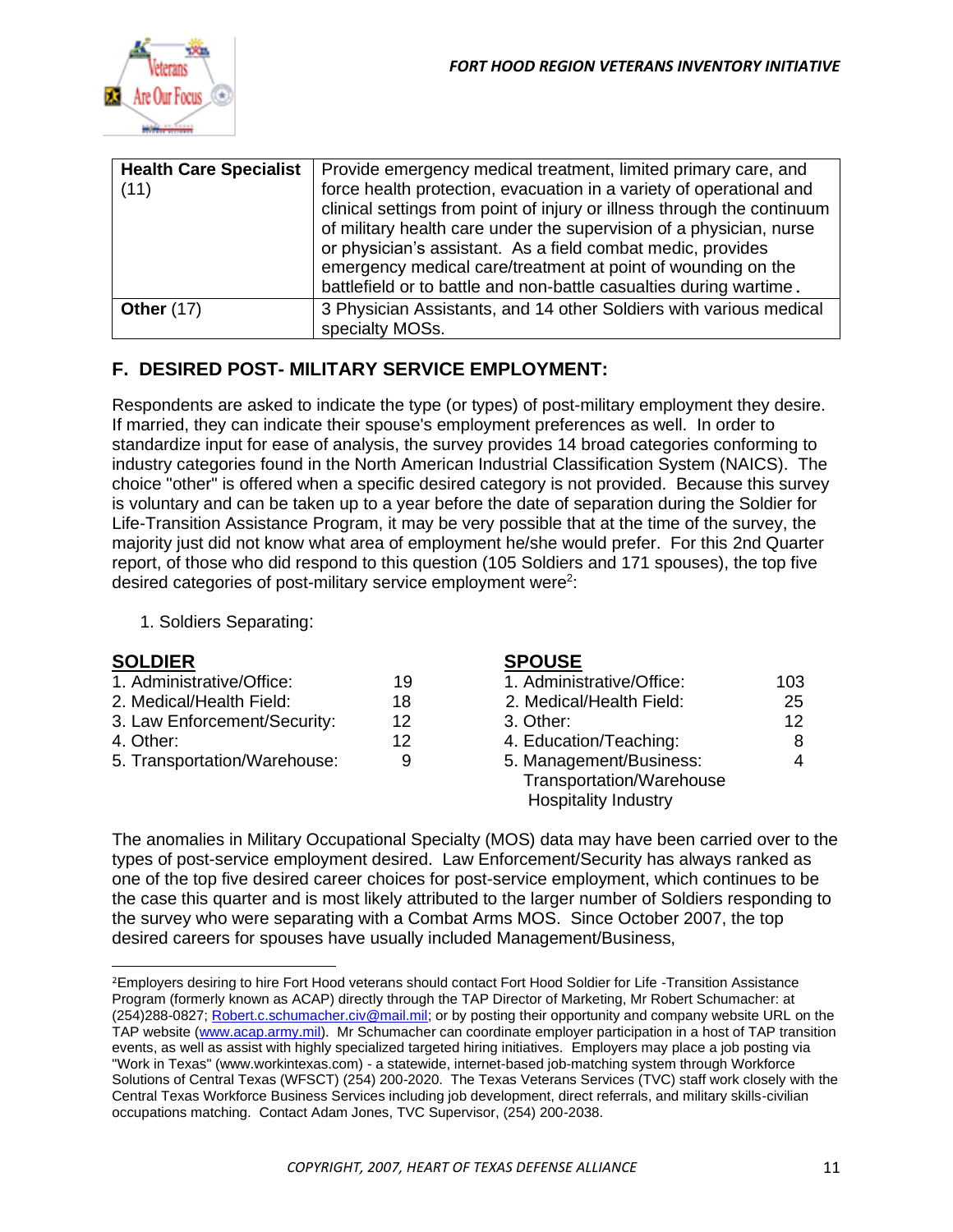

Administrative/Office, Education/Teaching, and Medical/Health Field, but there were an additional two categories of desired employment that tied with Management/Business which were Transportation/Warehouse and Hospitality Industry. The choice "other" continues to remain one of the top five choices for both the Soldier and their spouse.

#### 2. Soldiers Retiring:

a. The top categories of desired post-service employment for those retiring from military service are:

| 40 |
|----|
| 22 |
| 15 |
| 15 |
| 12 |
|    |

b. Administrative/Office continues to remain the number one desired job for Retirees this quarter. Transportation/Warehouse and Medical/Health Field are the next two top desired choices for post-service employment, and this correlates with the top desired employment choices for separating Soldiers and Spouses.

#### 3. Employment:

a. The Labor Market & Career Information Department (LMCI) of the Texas Workforce Commission provides a monthly snapshot of the area economy within the Texas labor market using statistics from the U.S. Bureau of Labor Statistics. This is broken down by industry profiles, and graphs the top ten groups consisting of seventeen different industries. This list can be compared to the Veteran's Inventory Initiative list of top desired employment after the service. The following list indicates the top ten industry profiles for the Killeen-Temple MSA according to the monthly Texas Labor Market Information -

<https://texaslmi.com/EconomicProfiles/MSAProfiles>. For this quarter, the results showed more employment in the Mining, Logging, and Construction industry – which includes oil and gas than in the Financial Activities industry as had been seen previously.

b. For comparison, the similar Veteran's Inventory Initiative categories are placed in parentheses. This list can be compared to the responses above for Soldiers' top desires for employment when retiring from their service in the military. We will continue to monitor and compare these reports in the future.

#### **LMI.com (March 2019)**

- 1) Government (Law Enforcement-Security)
- 2) Trade, Transportation, and Utilities (Transportation/Aviation)
- 3) Education and Health Services (Education-Teaching/Medical-Health)
- 4) Leisure and Hospitality (Hospitality Industry/Food Service-Culinary Arts
- 5) Professional and Business Services (Management-Business/Admin-Office)
- 6) Manufacturing (Manufacturing)
- 7) Mining, Logging, Construction (Construction)
- 8) Financial Activities (Management-Business/Admin-Office)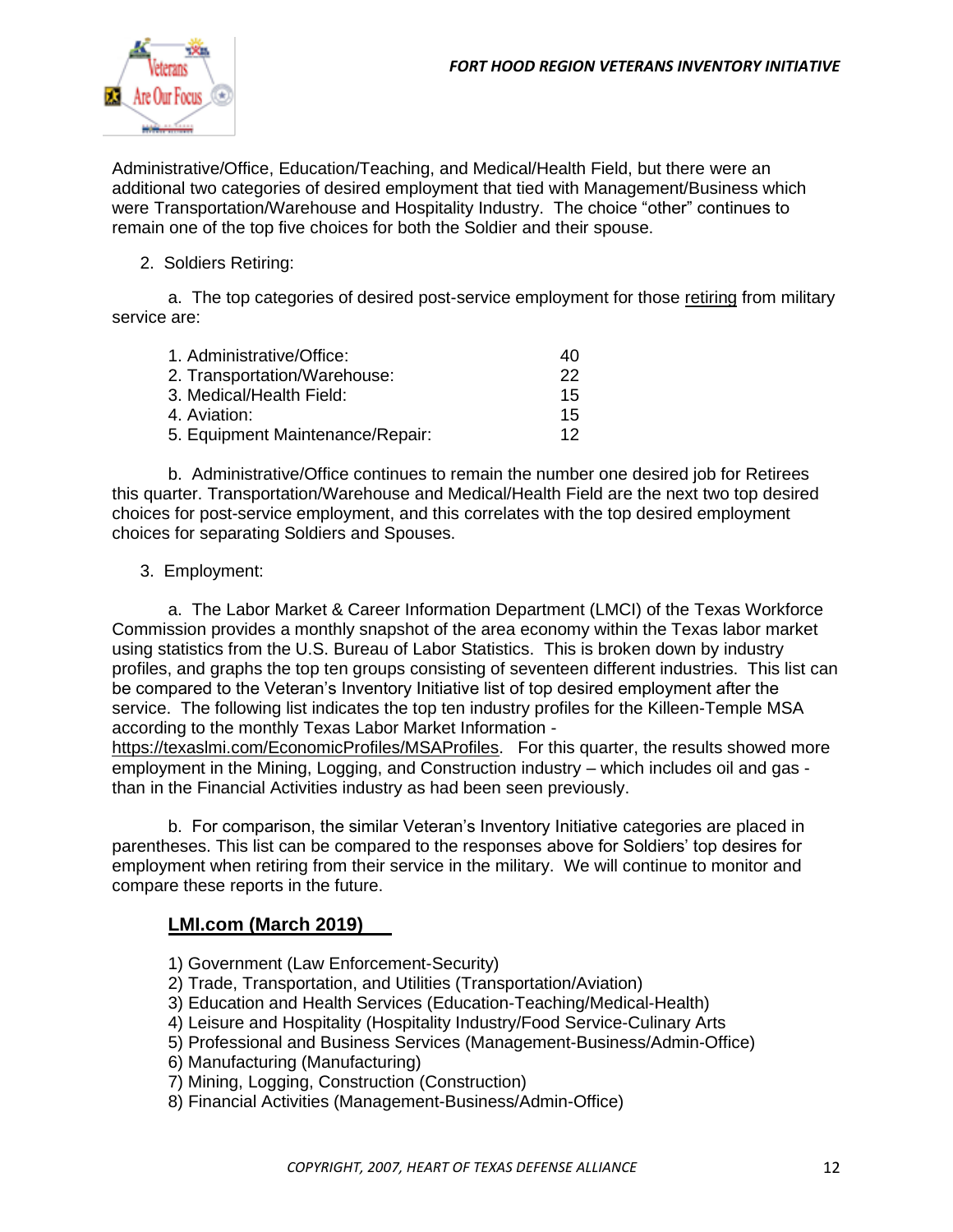

- 9) Other Services (Other/Equipment Maintenance Repair)
- 10) Information (Computer-Software/Communication-Electronics)

#### **G. REASONS FOR REMAINING IN THE MSA:**

1. In 2013, the survey was revised to gain more clarity on the Quality of Life factors cited by separating Soldiers that impact their decision to remain in Central Texas or go elsewhere after their service ends. The majority of those completing the survey that identified they were staying locally said it was due to the MSA quality of life. The second largest group staying was due to their spouse finding a job locally, while the next highest group were Soldiers whose intent was to complete their education. With the addition of Texas A&M-Central Texas to the MSA, the Soldiers and their spouses now have the opportunity to complete their baccalaureate or master's degree while remaining in an area with a lower cost of living compared to other areas with universities. We will continue to monitor this response for future quarters.



## **Reasons for Remaining Inside the MSA** 2nd Quarter FY 2019

2. The graph below addresses the reasons for those service members not staying in the MSA after separation. The majority of those choosing to live outside of the MSA after separation mainly wanted to return to their home of record, while the second largest group stated that seeking employment elsewhere was their primary reason. These have been the top two reasons for the past seventeen quarters. While returning to home of record is not something that can be improved for the area, available and desirable employment and the perception of the MSA quality of life are areas that can be improved.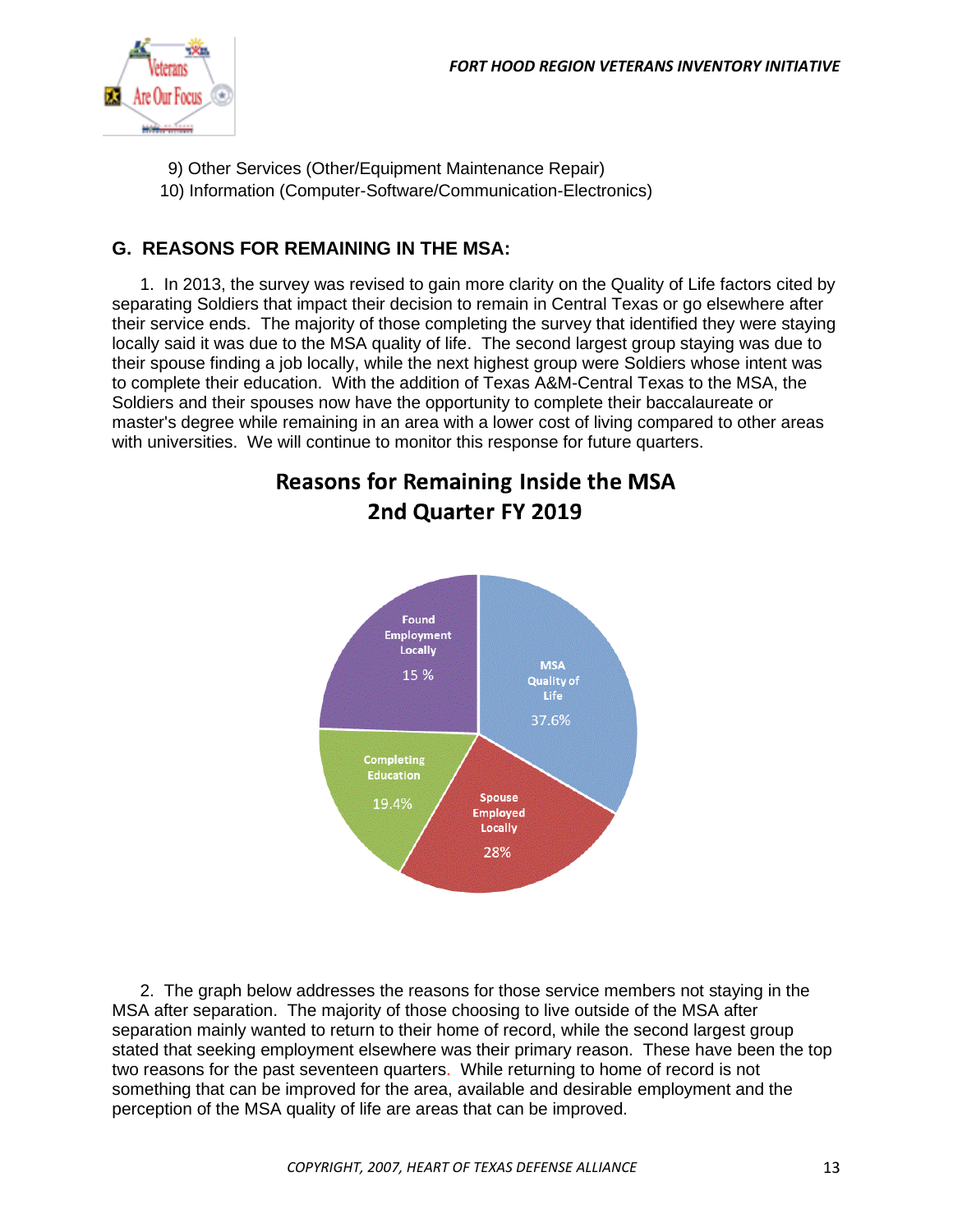

## **Reasons for Living Outside of the MSA** 2nd Quarter FY 2019



**H. EDUCATION LEVEL OF THOSE REMAINING IN THE REGION:** Respondents are asked to provide their highest level of educational attainment. All soldiers have a High School Diploma/GED. For this quarter, 67 of 93 (72%) percent of the respondents who intend to remain in the region have some level of post-secondary education:

- ❖ Some College 36 (38.7%)
- ❖ Associates Degree 10 (10.8%)
- ❖ Baccalaureate Degree 13 (14%)
- ❖ Masters/PhD Degree 7 (7.5%)
- 1. The data from over 44,000 Soldiers separating during the last ten years indicates that for those Soldiers who intend to remain in the Killeen-Temple-Fort Hood MSA (both retirement eligible and non-retirement eligible), educational attainment for those completing Some College had a slight decrease from 4th Quarter 2018, whereas those completing their Associate's, Master's, and Bachelor's increased. Because the numbers responding to the survey during the past few quarters have been much smaller than normal, we will continue to monitor these results in future reports of those separating from the service. Because of the percentages of Soldiers completing their higher education before leaving the service at Fort Hood, the availability of Texas A&M Central Texas as an area upper university in the Killeen-Temple-Fort Hood MSA may have contributed to a large part of this. This data is further affirmation that those Soldiers leaving the service provide a large amount of highly educated potential employees for the area.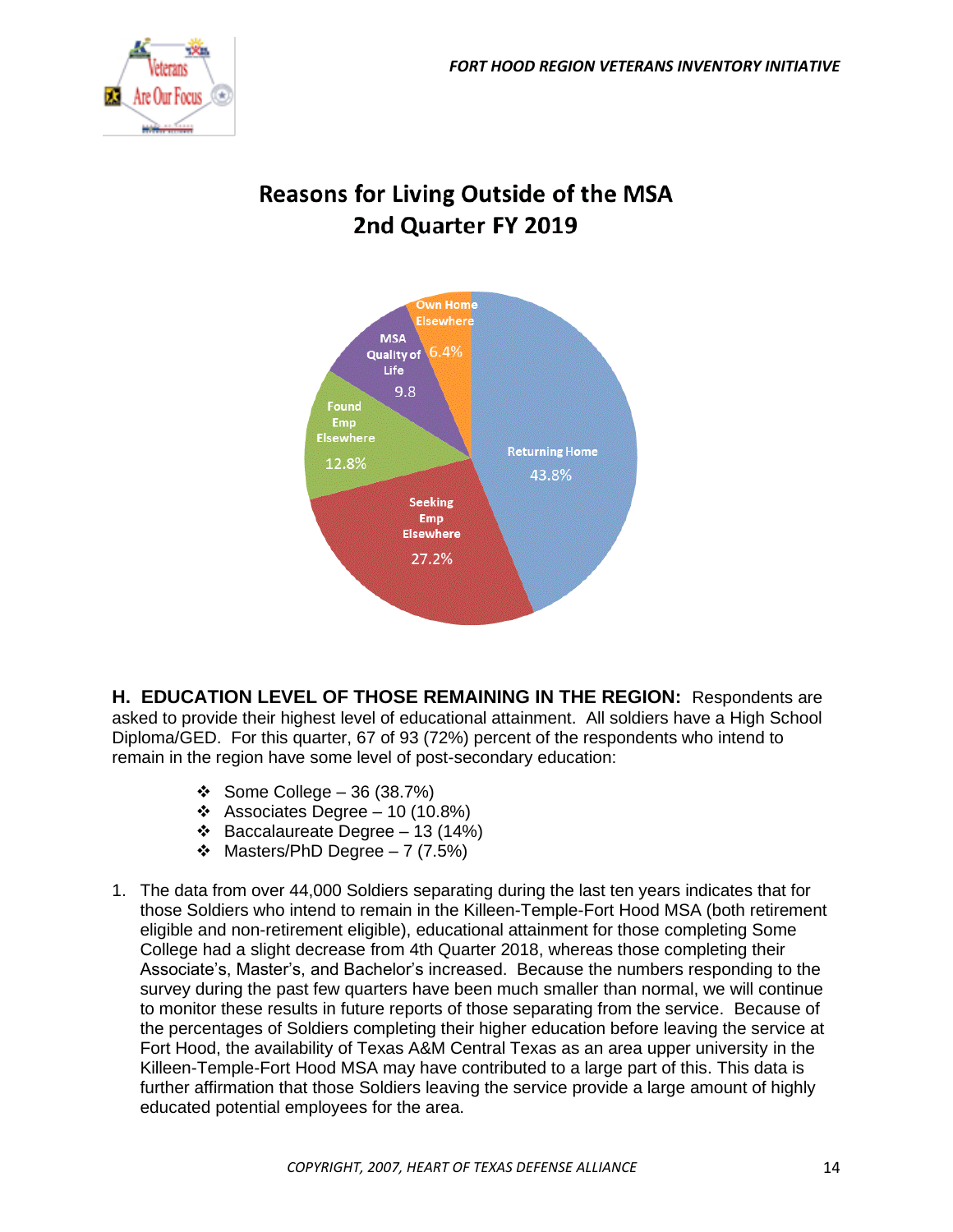

## Educational Attainment % of Those Intending to Stay in MSA



#### **EDUCATIONAL ATTAINMENT FOR THOSE NOT STAYING**



2. Anecdotally, businesses indicate they want to hire veterans. Educational attainment is a key variable in that process given the current national unemployment rate. During a sluggish job market and the extra benefits of health care, tuition assistance, and housing and food allowances while in the service, the military remains a favorable career choice. However, the standards of recruiting continue to be more stringent, so candidates applying to the military with a GED are often turned away and encouraged to complete at least 15 college credits before re-